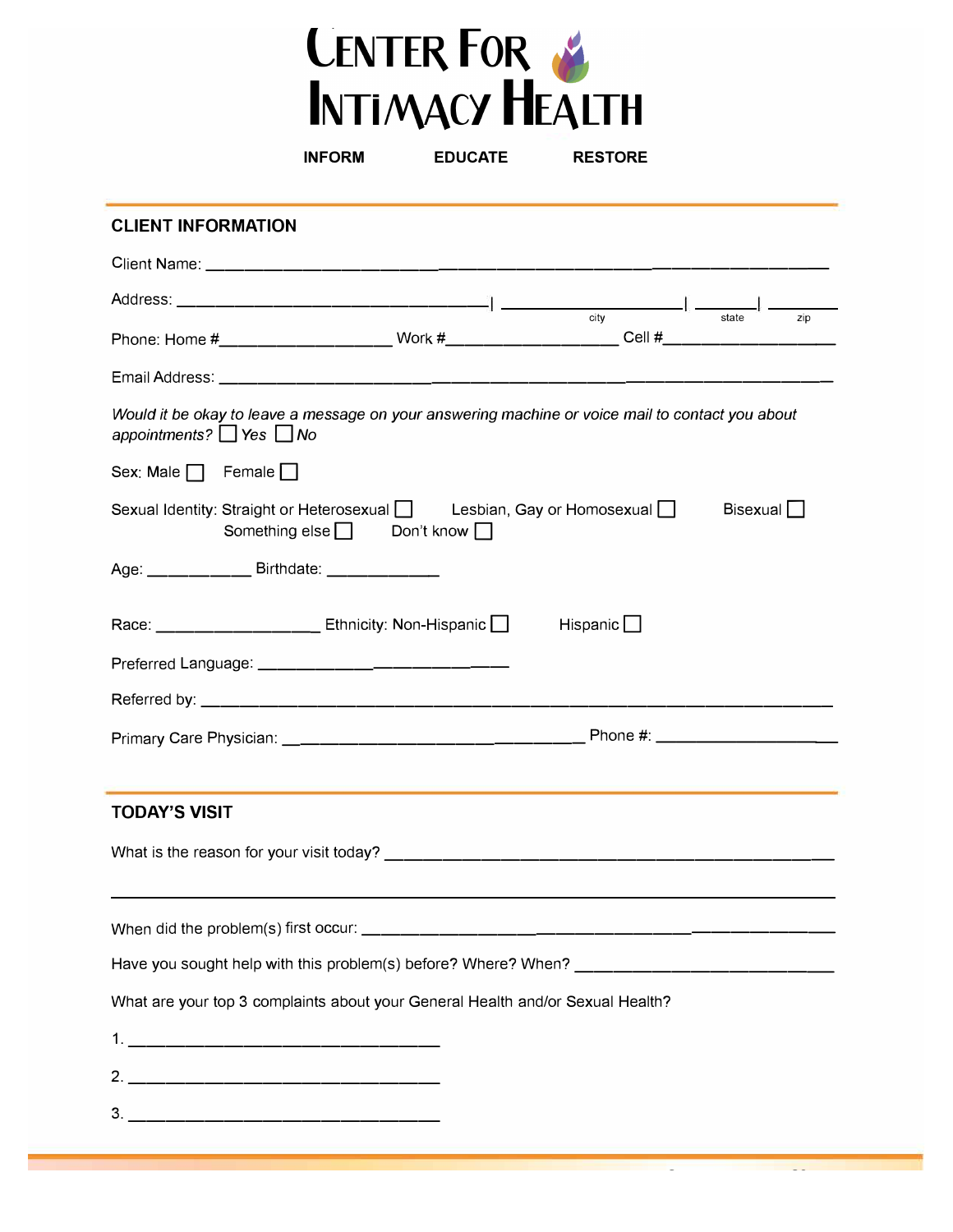#### MEDICAL HISTORY FORM (please check all that apply)



### **ALLERGIES, MEDICATIONS, SUPPLEMENTS & SURGERIES**

| <b>Allergy</b> | <b>Reaction Type</b> |
|----------------|----------------------|
|                |                      |
|                |                      |

| <b>Medication (Ex: Claritin)</b> | Dose $(Ex: 10mg)$ | <b>Frequency (Ex: Twice a day)</b> |
|----------------------------------|-------------------|------------------------------------|
|                                  |                   |                                    |
|                                  |                   |                                    |
|                                  |                   |                                    |
|                                  |                   |                                    |

| Year | <b>Surgery Type</b> |  |  |  |  |
|------|---------------------|--|--|--|--|
|      |                     |  |  |  |  |
|      |                     |  |  |  |  |

List all Supplements: \_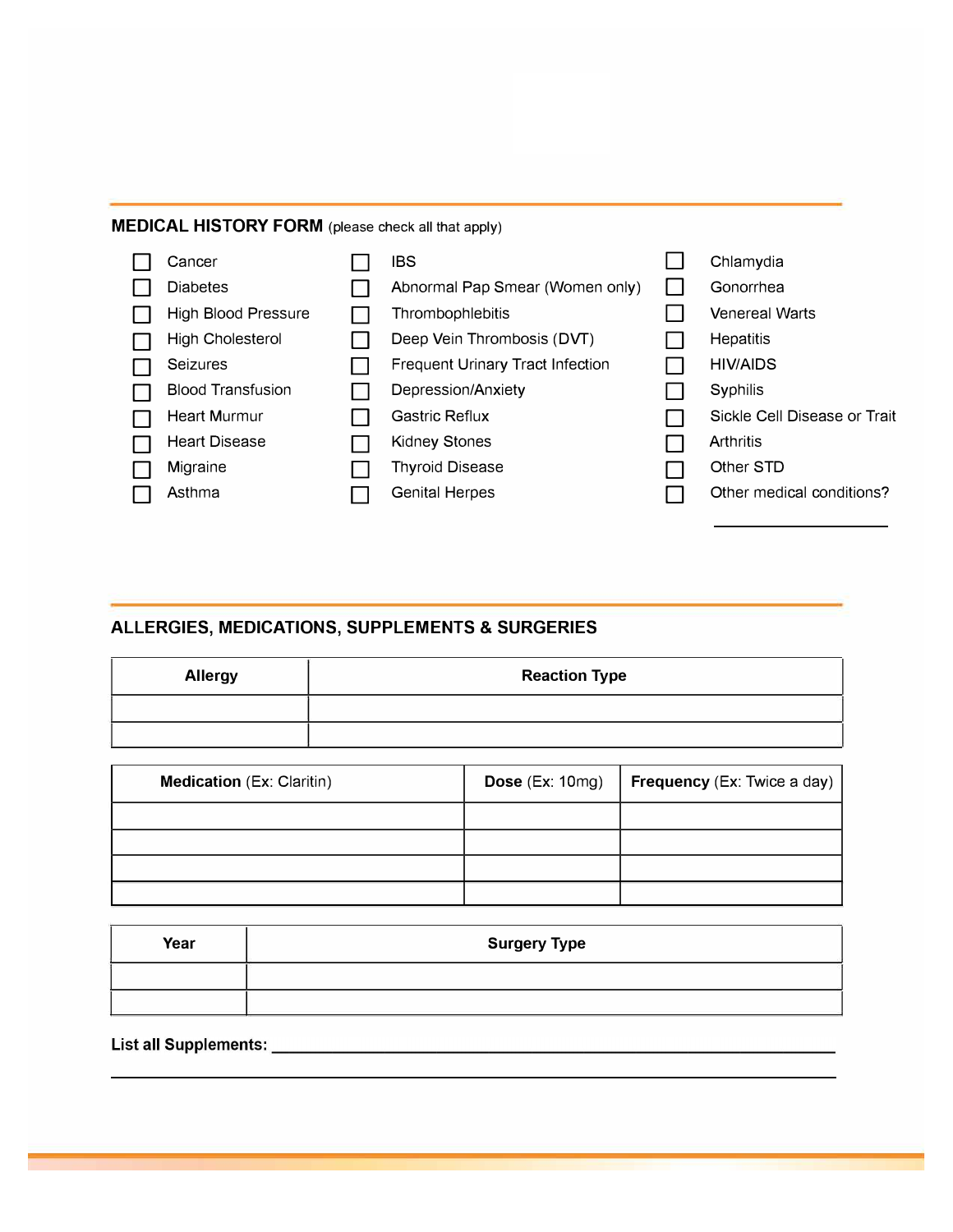### **FAMILY HISTORY**

Do you have a family history of any of the following conditions?

| Cancer<br>$\Box$ Breast<br>If yes, what kind? | $\Box$ Ovarian | $\Box$ Colon | Prostate | Other |
|-----------------------------------------------|----------------|--------------|----------|-------|
| <b>Diabetes</b>                               |                |              |          |       |
| <b>High Blood Pressure</b>                    |                |              |          |       |
| <b>Heart Disease</b>                          |                |              |          |       |
| High Cholesterol                              |                |              |          |       |
| <b>Stroke</b>                                 |                |              |          |       |
| Osteoporosis                                  |                |              |          |       |

## **SOCIAL HISTORY**

| Do you smoke?                 | If yes, how much?          |  |
|-------------------------------|----------------------------|--|
| Do you drink alcohol?         | If yes, how much?          |  |
| Do you work outside the home? | If yes, what type of work? |  |

### **GYNECOLOGY HISTORY - WOMEN ONLY**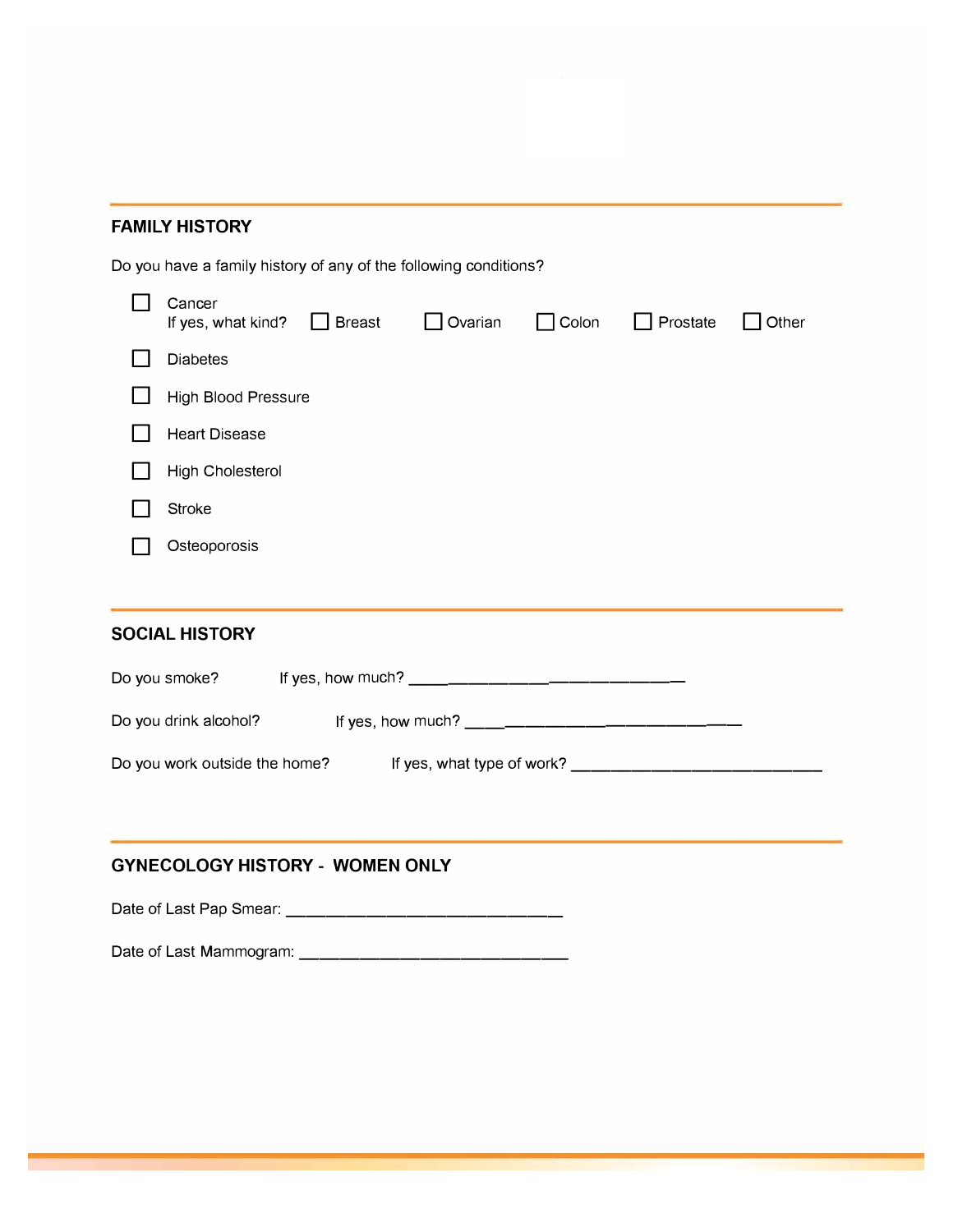# **CHECKLIST FOR WOMEN**

| Name: Name: Name: Name: Name: Name: Name: Name: Name: Name: Name: Name: Name: Name: Name: Name: Name: Name: Name: Name: Name: Name: Name: Name: Name: Name: Name: Name: Name: Name: Name: Name: Name: Name: Name: Name: Name: | Date: and the state of the state of the state of the state of the state of the state of the state of the state of the state of the state of the state of the state of the state of the state of the state of the state of the |                  |                                   |                    |
|-------------------------------------------------------------------------------------------------------------------------------------------------------------------------------------------------------------------------------|-------------------------------------------------------------------------------------------------------------------------------------------------------------------------------------------------------------------------------|------------------|-----------------------------------|--------------------|
| Symptom (please mark)                                                                                                                                                                                                         | 0<br><b>Never</b>                                                                                                                                                                                                             | 1<br><b>Mild</b> | $\mathfrak{p}$<br><b>Moderate</b> | 3<br><b>Severe</b> |
| Depressive Mood (feeling down/sad/lack of drive)                                                                                                                                                                              |                                                                                                                                                                                                                               |                  |                                   |                    |
| <b>Memory Loss</b> (forgetfulness)                                                                                                                                                                                            |                                                                                                                                                                                                                               |                  |                                   |                    |
| Mental Confusion (feeling in a mental fog)                                                                                                                                                                                    |                                                                                                                                                                                                                               |                  |                                   |                    |
| Decreased Sex Drive/Libido (decreased desire for sex)                                                                                                                                                                         |                                                                                                                                                                                                                               |                  |                                   |                    |
| Sleep Problems (difficulty falling/staying asleep/wake up tired)                                                                                                                                                              | П                                                                                                                                                                                                                             |                  |                                   |                    |
| <b>Mood Changes/Irritability</b>                                                                                                                                                                                              |                                                                                                                                                                                                                               |                  |                                   |                    |
| <b>Tension</b>                                                                                                                                                                                                                |                                                                                                                                                                                                                               |                  |                                   |                    |
| <b>Migraine/Severe Headaches</b>                                                                                                                                                                                              |                                                                                                                                                                                                                               |                  |                                   |                    |
| <b>Difficult to Climax Sexually</b>                                                                                                                                                                                           |                                                                                                                                                                                                                               |                  |                                   |                    |
| <b>Bloating</b>                                                                                                                                                                                                               |                                                                                                                                                                                                                               |                  |                                   |                    |
| <b>Weight Gain</b>                                                                                                                                                                                                            |                                                                                                                                                                                                                               |                  |                                   |                    |
| <b>Breast Tenderness</b>                                                                                                                                                                                                      |                                                                                                                                                                                                                               |                  |                                   |                    |
| <b>Vaginal Dryness</b>                                                                                                                                                                                                        |                                                                                                                                                                                                                               |                  |                                   |                    |
| <b>Hot Flashes</b>                                                                                                                                                                                                            |                                                                                                                                                                                                                               |                  |                                   |                    |
| <b>Night Sweats</b>                                                                                                                                                                                                           |                                                                                                                                                                                                                               |                  |                                   |                    |
| Dry and Wrinkled Skin                                                                                                                                                                                                         |                                                                                                                                                                                                                               |                  |                                   |                    |
| <b>Hair is Falling Out</b>                                                                                                                                                                                                    |                                                                                                                                                                                                                               |                  |                                   |                    |
| <b>Cold All the Time</b>                                                                                                                                                                                                      |                                                                                                                                                                                                                               |                  |                                   |                    |
| <b>Swelling All Over the Body</b>                                                                                                                                                                                             |                                                                                                                                                                                                                               |                  |                                   |                    |
| <b>Joint Pain</b>                                                                                                                                                                                                             |                                                                                                                                                                                                                               |                  |                                   |                    |
|                                                                                                                                                                                                                               |                                                                                                                                                                                                                               |                  |                                   |                    |
|                                                                                                                                                                                                                               |                                                                                                                                                                                                                               |                  |                                   |                    |